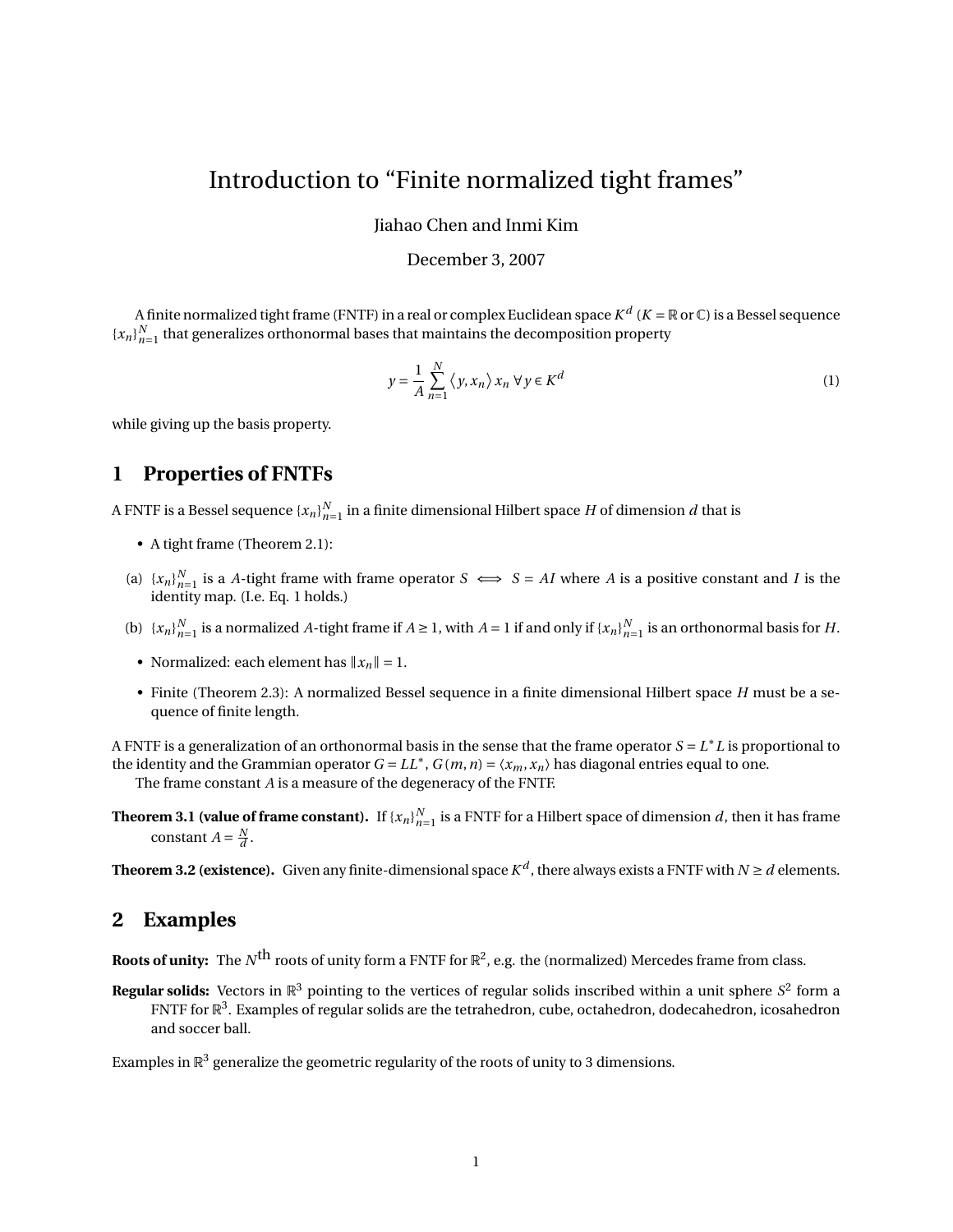#### **3 Spherical equidistribution and the frame potential**

How do we construct FNTFs? They turn out to be solutions (but not the *only* solutions) to the following problem.

**Problem (spherical equidistribution).** Place *N* points on a sphere *S <sup>d</sup>*−<sup>1</sup> ⊂ R *d* such that the points are "as far away as possible".

In  $\R^2$ , the solutions are the  $N^{\mbox{th}}$  roots of unity. In  $\R^{\geq 3}$ , there is no unambiguous way to define "as far away as possible".

**Definition (frame force).** The frame force (FF) is a vector function

$$
FF : S^{d-1} \times S^{d-1} \to \mathbb{R}^d
$$
 (2)

$$
FF(a,b) = \langle a,b \rangle (a-b)
$$
 (3)

which is a central force with  $f(x) = 1 - \frac{1}{2}x^2$ .

Since the frame force is a central force, it can be expressed as the negative gradient of a scalar potential function.

**Definition (frame potential).** The frame potential (FP) is a scalar function defined for a finite Bessel sequence

$$
FF : S(K^d) \to [0, \infty)
$$
 (4)

$$
FP(\lbrace x_n \rbrace_{n=1}^N) = \sum_{m=1}^N \sum_{n=1}^N |\langle x_n, x_m \rangle|^2
$$
\n(5)

which corresponds to the potential  $p(x) = -\frac{x^2}{2}$  $rac{x^2}{2} \left( 1 - \frac{x^2}{4} \right)$  $\left(\frac{x^2}{4}\right)$  which generates a force  $f(x) = -\frac{p(x)}{x}$  $\frac{f(x)}{x}$ .

**Theorem 6.1. (relation between frame potential and frame operator)** For a finite Bessel sequence  $\{x_n\}_{n=1}^N$  with frame operator *S*, the frame potential is

$$
FP(\lbrace x_n \rbrace_{n=1}^N) = \text{tr } S^2
$$
\n<sup>(6)</sup>

### **4 The main result: FNTFs minimize the frame potential**

**Theorem 6.2. (bounds on frame potential)** Given any positive integers *d* and *N* and a normalized Bessel sequence { $x_n$ } $_{n=1}^N$  ⊆ *S*( $K^d$ ), then

$$
N \max\left(1, \frac{N}{d}\right) \le FP\left(\left\{x_n\right\}_{n=1}^N\right) \le N^2\tag{7}
$$

The lower bound is attained if and only if  $\{x_n\}_{n=1}^N$  is an orthonormal set (if  $N \le d$ , with lower bound *N*) or  ${x_n}_{n=1}^N$  is a FNTF (if  $N \ge d$ , with lower bound  $\frac{N^2}{d}$  $\frac{\nabla^2}{d}$ ) for  $K^d$ .

**Proof.** The upper bound follows from the Cauchy-Schwarz inequality

$$
FP(\lbrace x_n \rbrace_{n=1}^N) = \sum_{m=1}^N \sum_{n=1}^N |\langle x_n, x_m \rangle|^2 \le \sum_{m=1}^N \sum_{n=1}^N \|x_m\|^2 \|x_n\|^2 = N^2
$$
 (8)

The first lower bound ( $\geq N$ ) follows from the non-negativity of  $|\langle x_n, x_m \rangle|$  and the normalization since

$$
FP(\lbrace x_n \rbrace_{n=1}^N) = \sum_{m=1}^N \sum_{n=1}^N |\langle x_n, x_m \rangle|^2 \ge \sum_{n=1}^N |\langle x_n, x_n \rangle|^2 = N
$$
\n(9)

The second lower bound ( $\geq N^2/d$ ) requires the frame operator *S*, which has non-negative eigenvalues  $\{\lambda_k\}_{k=1}^d$ . Then Theorem 6.1 and the definition of trace gives

$$
FP(\lbrace x_n \rbrace_{n=1}^N) = \text{tr } S^2 = \sum_{k=1}^d \lambda_k^2
$$
 (10)